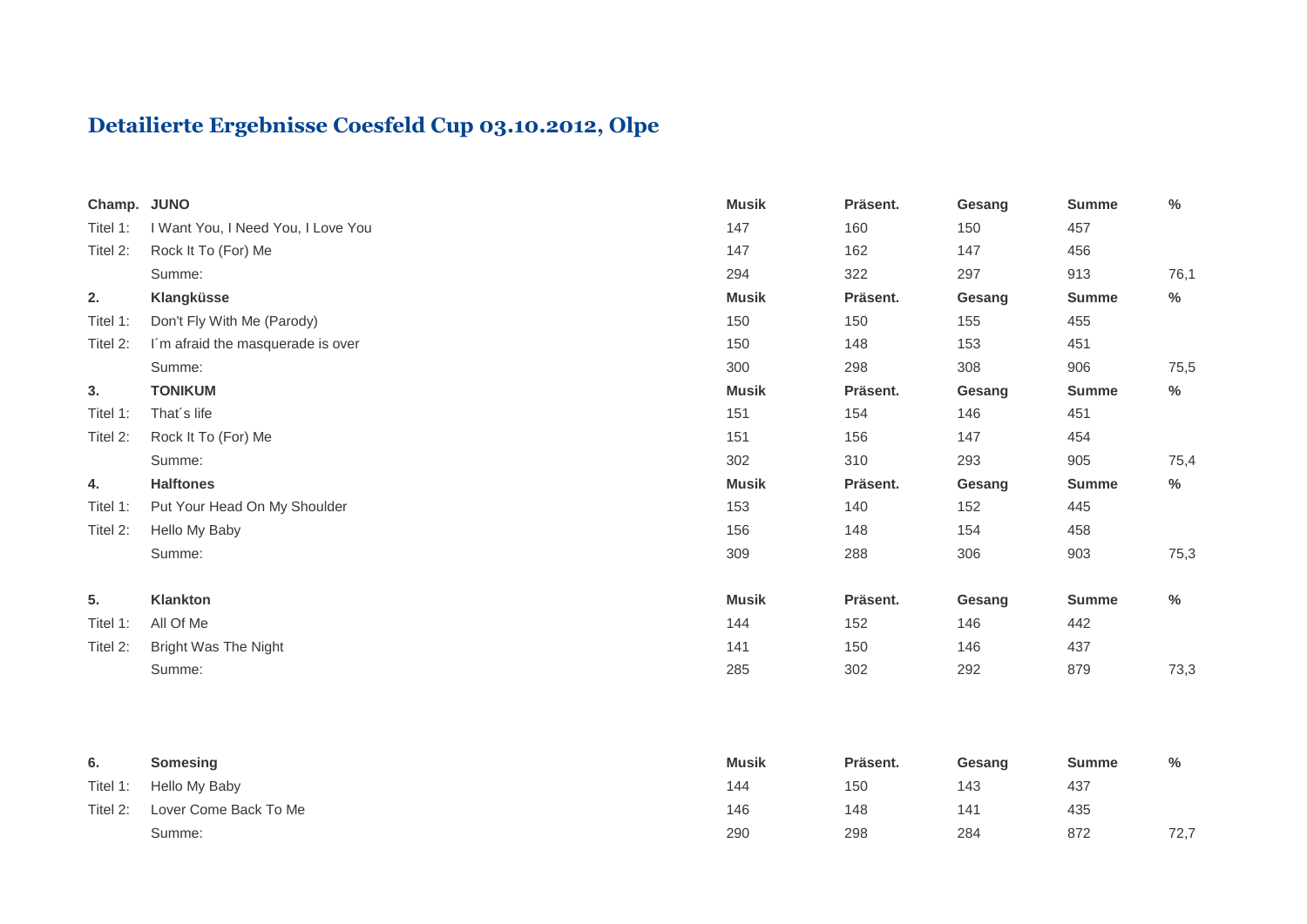| 7.       | Chromagic                                                | <b>Musik</b> | Präsent. | Gesang | <b>Summe</b> | $\%$ |
|----------|----------------------------------------------------------|--------------|----------|--------|--------------|------|
| Titel 1: | When The Red Red Robin Comes Bob Bob Bobbin' Along       | 143          | 140      | 139    | 422          |      |
| Titel 2: | At Last                                                  | 145          | 146      | 143    | 434          |      |
|          | Summe:                                                   | 288          | 286      | 282    | 856          | 71,3 |
| 8.       | <b>Mission Possible</b>                                  | <b>Musik</b> | Präsent. | Gesang | <b>Summe</b> | $\%$ |
| Titel 1: | I Want You, I Need You, I Love You                       | 139          | 148      | 142    | 429          |      |
| Titel 2: | The Night Has a Thousand Eyes                            | 138          | 144      | 138    | 420          |      |
|          | Summe:                                                   | 277          | 292      | 280    | 849          | 70,8 |
| 9.       | Kavaliersdelikt                                          | <b>Musik</b> | Präsent. | Gesang | <b>Summe</b> | $\%$ |
| Titel 1: | The Way You Look Tonight                                 | 140          | 140      | 136    | 416          |      |
| Titel 2: | Let's Do It (Let's Fall In Love)/ Let's Misbehave Medley | 135          | 136      | 132    | 403          |      |
|          | Summe:                                                   | 275          | 276      | 268    | 819          | 68,3 |
| 10.      | <b>Urban Legend</b>                                      | <b>Musik</b> | Präsent. | Gesang | <b>Summe</b> | $\%$ |
| Titel 1: | It's Only A Paper Moon                                   | 129          | 130      | 131    | 390          |      |
| Titel 2: | It's Impossible                                          | 131          | 128      | 127    | 386          |      |
|          | Summe:                                                   | 260          | 258      | 258    | 776          | 64,7 |
| 11.      | fresh!                                                   | <b>Musik</b> | Präsent. | Gesang | <b>Summe</b> | $\%$ |
| Titel 1: | Dream a Little Dream of Me                               | 126          | 130      | 126    | 382          |      |
| Titel 2: | <b>Bare Necessities</b>                                  | 129          | 132      | 123    | 384          |      |
|          | Summe:                                                   | 255          | 262      | 249    | 766          | 63,8 |

| 12.      | <b>SmartTones</b>             | <b>Musik</b> | Präsent. | Gesang | <b>Summe</b> | $\%$ |
|----------|-------------------------------|--------------|----------|--------|--------------|------|
| Titel 1: | You Make Me Feel So Young     | 117          | 134      | 123    | 374          |      |
| Titel 2: | <b>Only Have Eyes For You</b> | 118          | 136      | 124    | 375          |      |
|          | Summe:                        | 235          | 270      | 247    | 752          | 62,7 |
| 13.      | <b>Vier im Paket</b>          | <b>Musik</b> | Präsent. | Gesang | <b>Summe</b> | %    |
| Titel 1: | You Light Up My Life          | 123          | 126      | 122    | 371          |      |
| Titel 2: | Drivin' Me Crazy              | 119          | 128      | 128    | 375          |      |
|          | Summe:                        | 242          | 254      | 250    | 746          | 62,2 |